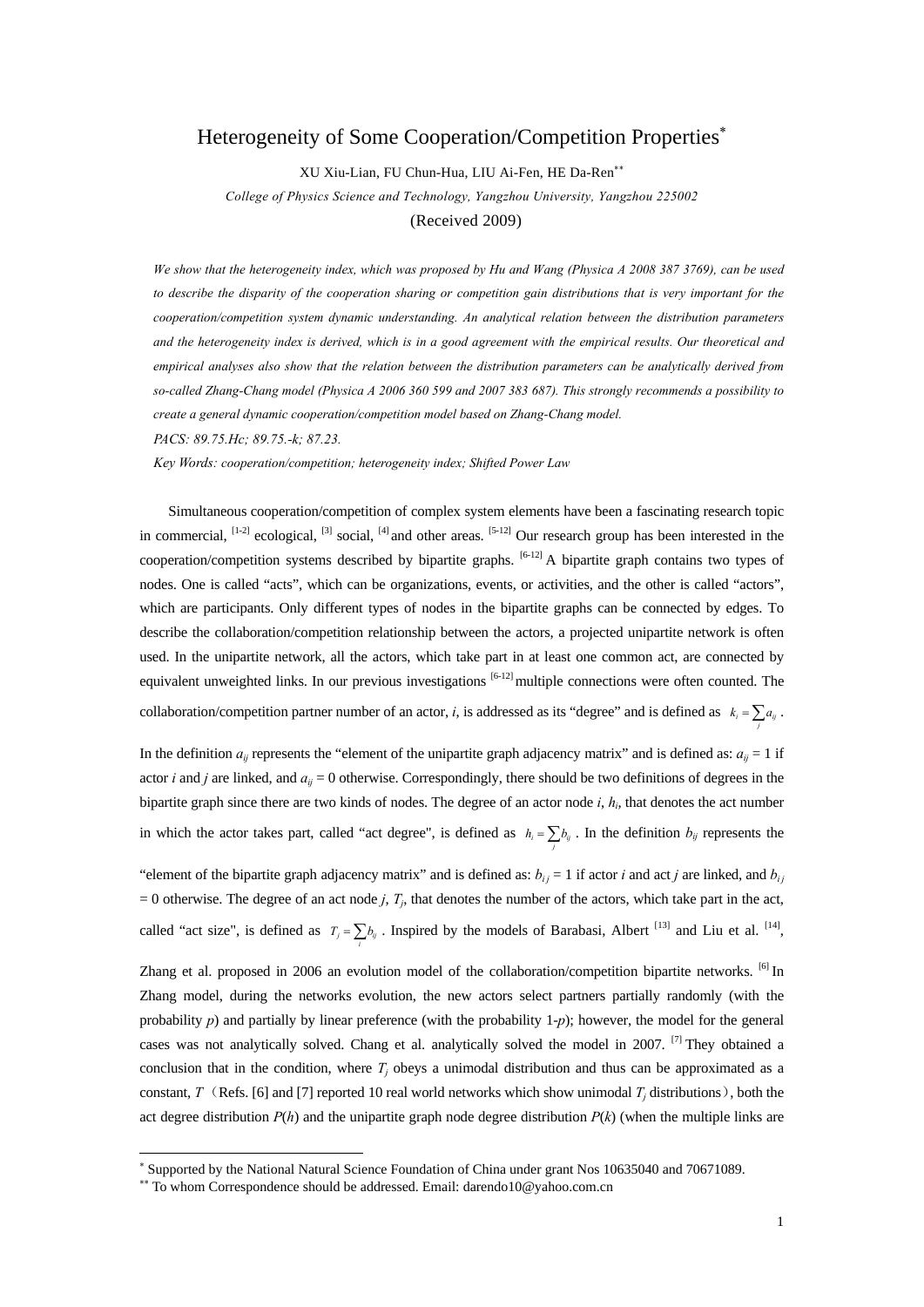counted) show the so-called "shifted power law (SPL) functions". The function can be expressed as  $P(x) \propto (x + \alpha)^{-\gamma}$ . When  $\alpha = 0$ , it takes a power law form. In the condition that *x* is normalized ( $0 \le x_i \le 1$  and  $\sum_{i=1}^{M} x_i = 1$ , *M* denotes the total number of *x*), we can prove <sup>[15]</sup> that SPL function tends to an exponential

function when  $\alpha \rightarrow 1$ . Therefore an SPL interpolates between a power law and an exponential function, and the parameter *α* characterizes the degree of departure from a power law. In Zhang-Chang model analysis, *P*(*h*) and *P*(*k*) show the same *γ* value ( $\gamma = 1 + T/(T-1)(1-p)$ ). For *P*(*h*),  $\alpha = Tp/(1-p)$ ; and for *P*(*k*),  $\alpha = T(T-1)p/(1-p)$ . <sup>[7]</sup> Therefore, it is almost the same to discuss either *P*(*k*) or *P*(*h*) for a description of the cooperation/competition partner number distribution. In the follows we shall only discuss *P*(*h*). Please note that both *h* and *k* were not normalized in Refs. [6-7]. If *h* is normalized as  $s = h / (\sum_j h_j)$ , the SPL parameter expressions of *s* distribution will be  $\alpha = p/[N(1-p)]$ , where *N* denotes the total number of the actor nodes, and *γ* remains unchanged. The deduction details will not be mentioned due to the page limit.

In addition to the partner number distribution, a more important quantity was proposed to describe the cooperation/competition. [9] Often in each act some actors make concerted effort to accomplish a task and often create a type of production. The production often induces several kinds of resources. The actors, when they are cooperating, are also competing for a larger piece of the resources. For example, some Hollywood actors work together to produce a movie, which should bring ticket office income and famousness. The former is countable, while the later is not. Fu et al. defined a new quantity, "node weight", in 2008. <sup>[9]</sup> Basically an actor node weight was defined as the part of a countable resource, which the actor shares. However, in a more dissectional consideration, the actual competition intensity of two actors should depend on the act size. Therefore, if *Zl* denotes the total countable resource in act *l*, and *zil* denotes the part shared by actor *i*, the weight of node *i* in act *l* was defined as  $W_{li}=T_{l}z_{il}$ . The normalized node total weight (NNTW),  $\omega_i$ , was defined as  $\omega_i = (\sum_i T_i z_i)/(\sum_i T_i z_j)$ . <sup>[9-10,15]</sup> In Ref. [10] Fu et al. presented the NNTW distribution functions of 14

cooperation/competition networks. All the distributions obeyed SPL, but the parameters, *α* and *γ*, were very different for different systems. Fu et al. showed by empirical data analyses that the values of the parameters indicated the disparity of the actor cooperation shares or competition gains. For this they defined a "disparity in node act weight" as  $Y_l = \left[ \sum_{i < j : i, j \in V_l} (W_{li} - W_{lj})^2 \right] [(T_l - 1) \sum_{m=1}^{T_l} W_{lm}^2]^{-1}$ *l*  $Y_l = \left[ \sum_{i < j : i, j \in V_l} (W_{li} - W_{lj})^2 \right] [(T_l - 1) \sum_{m=1}^{T_l} W_{lm}^2]^{-1}$ , where  $V_l$  denotes the

actor node set of act *l*, and defined the "disparity in node weight of the network" as  $Y = (\sum_l Y_l)/N_l$ , where

 $N_l$  denotes the total number of acts. They showed that *Y* positively and monotonically correlated to both *α* and *γ*, and there was a close relationship,  $\gamma \propto \alpha^{0.32}$ , between the two parameters. <sup>[10]</sup> The conclusions are important but may not be accurate due to the lack of the analytic treatment.

There was another way for a description of disparity. To generally quantify degree distribution disparity (which can be viewed as the disparity of the partner number distribution in cooperation/competition networks), Hu and Wang defined a "heterogeneity index",  $0 \leq H \leq 1$ , and deduced an analytic expression of *H* when the degree distribution obeys a power law. <sup>[16]</sup> As mentioned, power law distribution is an extreme case of SPL.

Actually, both *Y* and *H* are pure mathematic descriptions. They should be the same if the discussed quantity distribution functions are in a common form no matter what is the physical meaning of the quantities. Since both the partner number distribution and the NNTW distribution obey SPL in the studied real world cooperation/competition networks, and the analytic expression of *H* can be deduced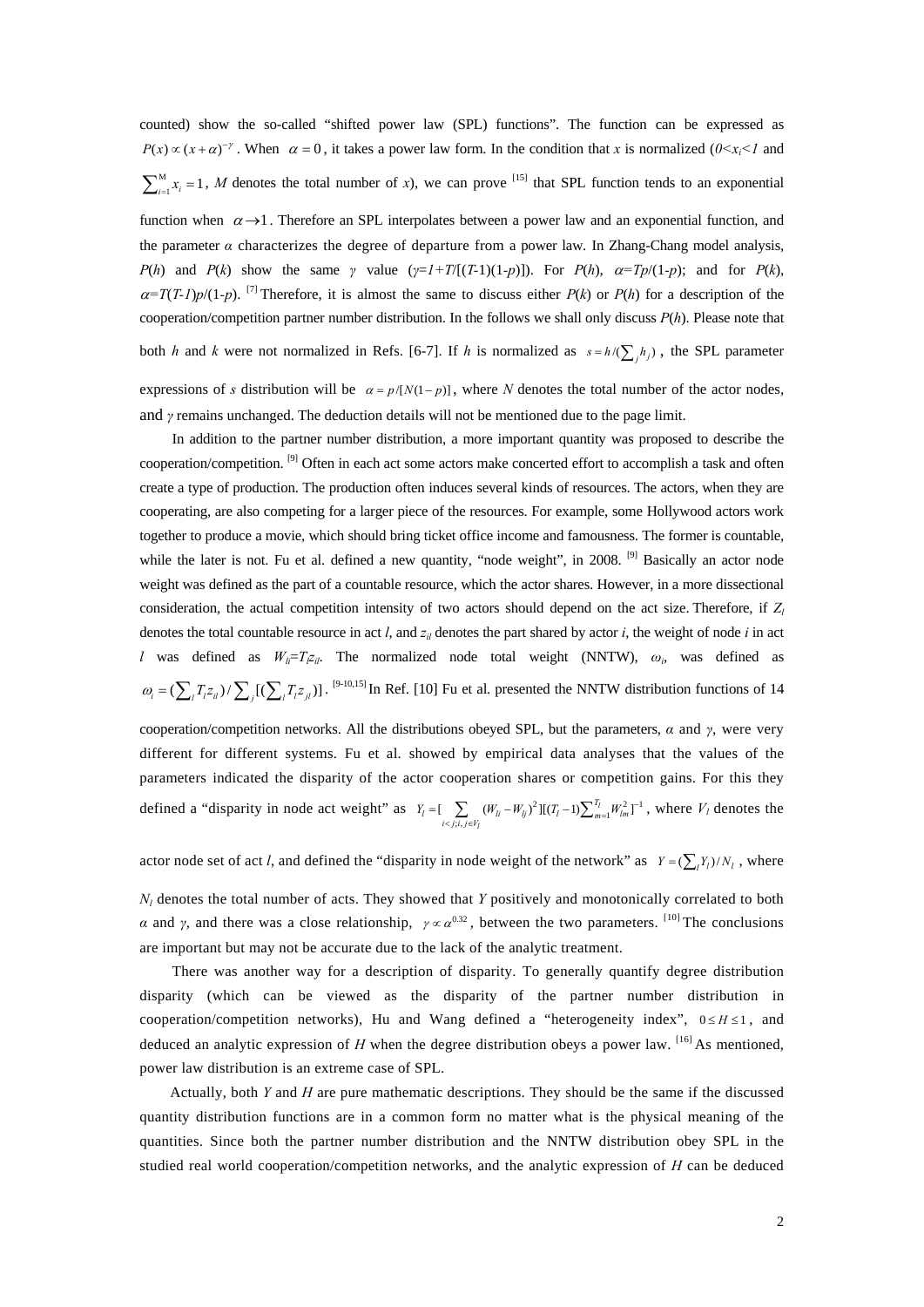for an extreme case, we may use *H* to describe the heterogeneities of both the distributions if we can extend Hu-Wang analytic expression from power law to SPL. More accurate conclusions should be obtained than what Fu et al. reported in Ref. [10].

Consider *N* values of a quantity, *u*, which are labeled from 1 through *N* in increasing order of the *u* value, i.e.,  $u_1 \le u_2 \le \dots \le u_N$ . An *x*-*y* plane is defined where  $x_i = i / N$  and  $y_i = \sum_{j=1}^i u_j$ . The disparity of *u* 

value distribution can be shown by the  $y(x)$  line on the *x*-*y* plane. As shown in Fig. 1, the heterogeneity index,  $H_u$ , can be defined as  $H_u = S_A/(S_A + S_B) = I - 2S_B$ , <sup>[16]</sup> where  $S_A$  denotes the area between the diagonal line, *y*=*x* (which shows that the distribution is absolutely homogeneous), and the *y*(*x*) line; and *S<sub>B</sub>* denotes the area beneath the  $y(x)$  line, namely the area between the  $y(x)$  line,  $y=0$  axis, and  $x=1$  axis (the two axes indicate that the distribution is completely heterogeneous since *u* is concentrated on only one value).



**Fig. 1.** A schematic showing the definition of *H*

 For an SPL distribution, such as the cooperation/competition partner number distribution or NNTW distribution, we can deduce the analytic expressions of *H* following Hu-Wang analytic expression. <sup>[16]</sup> For NNTW distribution,  $P(\omega) \propto (\omega + \alpha)^{-\gamma}$ , let  $X = \omega + \alpha$ , then the *x*-*y* plane and  $H_X$  are defined, respectively, as  $x_i = i/N$ ,  $y_i = (\sum_{j=1}^i X_j)/(\sum_{l=1}^N X_l)$ , and  $H_x = 1 - 2S_B = 1 - 2\sum_{i=1}^N [(\sum_{j=1}^i X_j)/(N\sum_{l=1}^N X_l)]$ . According to the discussion in Ref. [16] (and the references therein), the rank of *X* (denoted by  $R = 1, 2, \dots, N$ ) also obeys a power law distribution, i.e.,  $X(R) = cR^{\lambda}$ , where  $\lambda = 1/(\gamma-1)$  and *c* is a constant. Thus  $H_X$  can be written as  $H_X = 1 - (2/N) \sum_{i=1}^{N} [(\sum_{j=1}^{i} c \cdot (N+1-j)^{-\lambda}) / (\sum_{R=1}^{N} c \cdot R^{-\lambda})]$ ,  $H_{X,\infty} = (2\gamma - 3)^{-1}$  (when  $\gamma > 2$ ), or 1 (when  $1 < \gamma \le 2$ )  $(N \to \infty)$  <sup>[16]</sup>. Since  $H_{X,\infty} = 1-2\sum_{i=1}^{N} \frac{\sum_{j=1}^{N}(\omega_j + \alpha_j)}{\sum_{i=1}^{N}(\omega_i + \alpha_j)} \cdot \frac{1}{N} = 1-\frac{2\sum_{i=1}^{N}(\sum_{j=1}^{N}(\omega_j + \alpha_j))}{1+\alpha_j}$  $1-2\sum_{i=1}^N\frac{\sum_{j=1}^n(\omega_j+\alpha)}{\sum_{i=1}^N(\omega_i+\alpha)}\cdot\frac{1}{N}=1-\frac{2\sum_{i=1}^N(\sum_{j=1}^n\omega_j/N)}{1+N\alpha}$  $X_{i} = 1 - 2\sum_{i=1}^{N} \frac{\sum_{j=1}^{i} (\omega_{j} + \alpha)}{\sum_{i=1}^{N} (\omega_{i} + \alpha)} \cdot \frac{1}{N} = 1 - \frac{2\sum_{i=1}^{N} (\sum_{j=1}^{i} \omega_{j})}{1 + N}$  $H_{X,\infty} = 1 - 2 \sum_{i=1}^{N} \frac{\sum_{j=1}^{i} (\omega_j + \alpha)}{\sum_{i=1}^{N} (\omega_i + \alpha)} \cdot \frac{1}{N} = 1 - \frac{2 \sum_{i=1}^{N} (\sum_{j=1}^{i} \omega_j / N) + N}{1 + N\alpha}$  $\omega + \alpha$  i 2  $\lambda$  (  $\lambda$   $\omega$  /N  $\lambda$  + N  $\alpha$  $\omega + \alpha$ ) N  $1 + N\alpha$  $\alpha_{\infty} = 1 - 2 \sum_{i=1}^{N} \frac{\sum_{j=1}^{i} (\omega_j + \alpha)}{\sum_{j=1}^{N} (\omega_j + \alpha)} \cdot \frac{1}{N} = 1 - \frac{2 \sum_{i=1}^{N} (\sum_{j=1}^{i} \omega_j / N) + N\alpha}{1 + N\alpha}$ , and  $2 \sum_{i=1}^{N} (\sum_{j=1}^{i} \omega_j \cdot \frac{1}{N}) = 1 - \frac{1 + N\alpha}{2\gamma - 3}$  (when  $\gamma > 2$ )  $\sum_{i=1}^{N} (\sum_{j=1}^{i} \omega_j \cdot \frac{1}{N}) = 1 - \frac{1 + N\alpha}{2\gamma - 3}$  (when  $\sum_{i=1}^{N} (\sum_{j=1}^{i} \omega_j \cdot \frac{1}{N}) = 1 - \frac{1 + N\alpha}{2\gamma - 3}$  (when  $\gamma > 2$ ), the

heterogeneity index of NNTW distribution can be written as  $H_{\omega} \approx H_{\omega} = (1 + N\alpha)/(2\gamma - 3)$  (when  $\gamma > 2$ ).

Similarly, one has  $H_{\varepsilon} \approx H_{\varepsilon} = (1 + N\alpha)/(2\gamma - 3)$  (when  $\gamma > 2$ ) for the normalized act degree distribution,  $P(s) \propto (s + \alpha)^{-\gamma}$ . Refer to the aforementioned Zhang-Chang model analytic expressions of  $\alpha$  and  $\gamma$ , we have *Hs*=1/[*p*+(*T*+1)/(*T*-1)].

We have presented the definitions of 14 real world collaboration/competition networks and their node weights, the node weight distributions, as well as the SPL distribution parameter values. [15] Now, in order to compare the analytic expression of  $H_{\omega}$  with the empirical investigation results, we show the empirical correlation between  $(I+N\alpha)/(2\gamma-3)$  and  $H_\omega$  of 11 of the systems, which show the  $\gamma$  values larger than 2, in Fig. 2. The systems are the 2004 Athens Olympic Game, the university matriculation network, the university independent recruitment network, the undergraduate course selection network of Yangzhou University, the book borrowing network of YZU library, the training institution network, supermarket network, information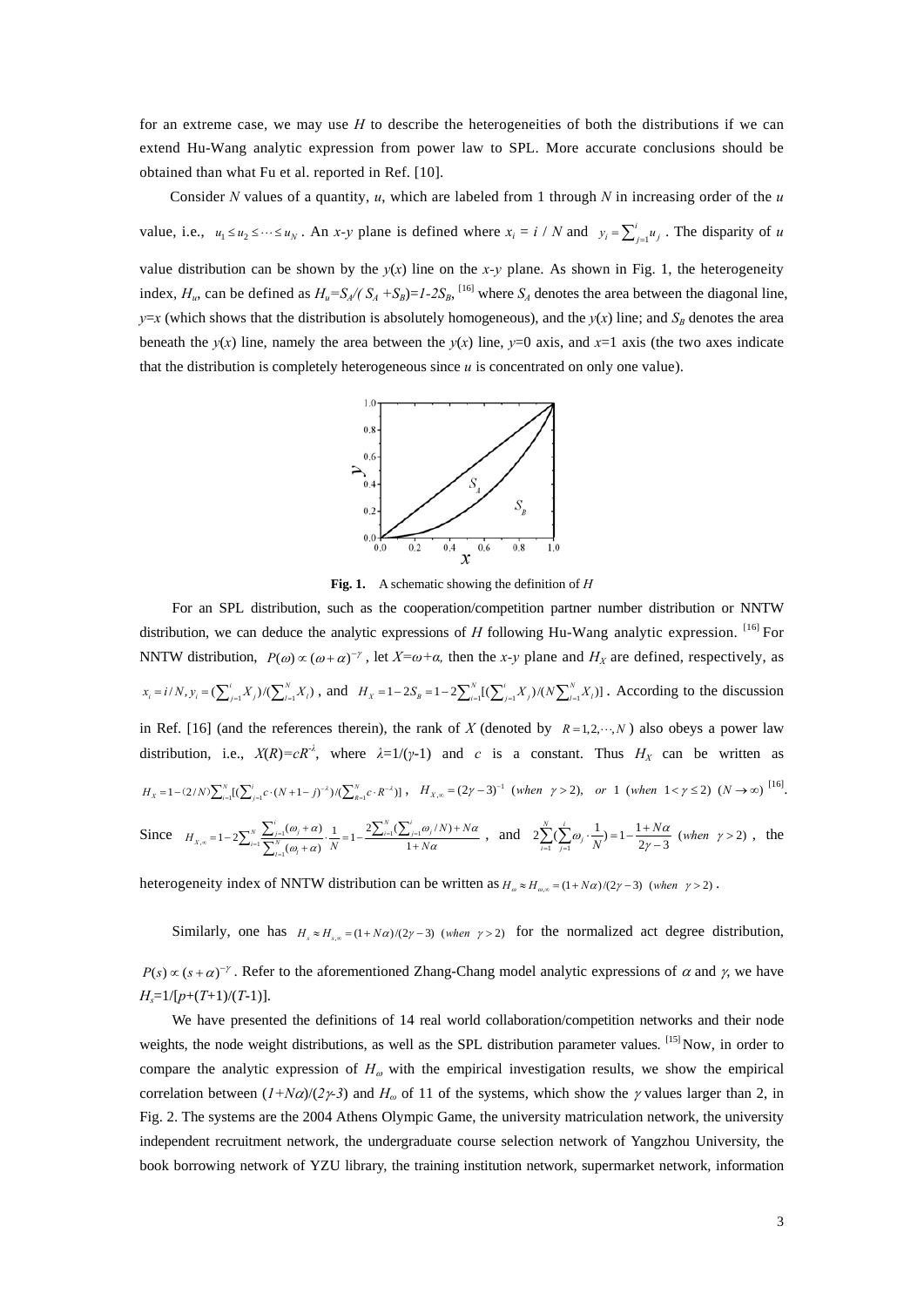technique product selling network, notebook PC selling network at Taobao website, Beijing restaurant network, and the human acupuncture point network. For a better specification of the systems, please refer to Ref. [15]. Figure 2 shows that the empirical results are in a rather good agreement with the analytic conclusion.



**Fig.2.** The empirically obtained (the forks) and the theoretical (the solid line) correlation between  $H_\omega$  and  $(I + N\alpha) / (2\gamma^2)$ 

It may be boring if we present also a figure to show the empirical correlation between (*1+N*α)/(*2*γ*-3*) and *H<sub>s</sub>*. Because the correlation only shows a pure mathematic relation, the two figures must be almost the same no matter the physical quantities are different. However, the correlations between the two SPL parameters, *α* and *γ*, may be different for NNTW distribution, *P*(ω), and normalized act degree distribution, *P*(*s*). For *P*(*s*), from the mentioned Zhang-Chang model analysis, one knows that  $\gamma = I + T/[(T-1)(1-p)]$  and  $\alpha = p/[N(1-p)]$ , thus he can easily obtain that  $\gamma \approx N\alpha + 2$ . The empirical SPL parameters of  $P(s)$  should be in an agreement with this since Refs. [6-7] already showed the model relevance for the act degree evolution. However, nobody knows if the model also can be used for an explanation on the evolution of cooperation sharing or competition gain (the node weight). So, it may be interesting to show the empirical SPL parameter relation of NNTW distribution to see if it also obeys  $\gamma \approx N\alpha + 2$ . In fig. 3 the circles show the  $N\alpha + 2$  function of the empirical NNTW distribution SPL parameter *γ* for 9 mentioned collaboration/competition networks. They are very nicely fitted by a linear line with the unit slope and a correlation coefficient 0.998. The other two mentioned systems (the 2004 Athens Olympic Game and the university matriculation network) show exceptionally high values of  $N\alpha+2$ . If we draw all the 11 empirical data, the figure will be something unshapely shown, but the linear fitting results will be exactly the same. For a comparison with the aforementioned results reported in Ref. [10],  $\gamma \propto \alpha^{0.32}$ , the forks in Fig. 3 show this function with exactly the same empirical data. It is clear that, although the qualitative tendencies, which the two data sets show, are in a agreement, the quantitative conclusion  $\gamma \approx N\alpha + 2$  is much more accurate than the other one,  $\gamma\propto \alpha^{0.32}$  .



**Fig. 3.** Empirical data showing the *α* - *γ* correlations suggested by Zhang-Chang model (circles) or Ref. [10] (forks), respectively.

How uneven is the distribution of the cooperation sharing or competition gain or the distribution of the cooperation/competition partner number in a cooperation/competition system? Why the distributions are